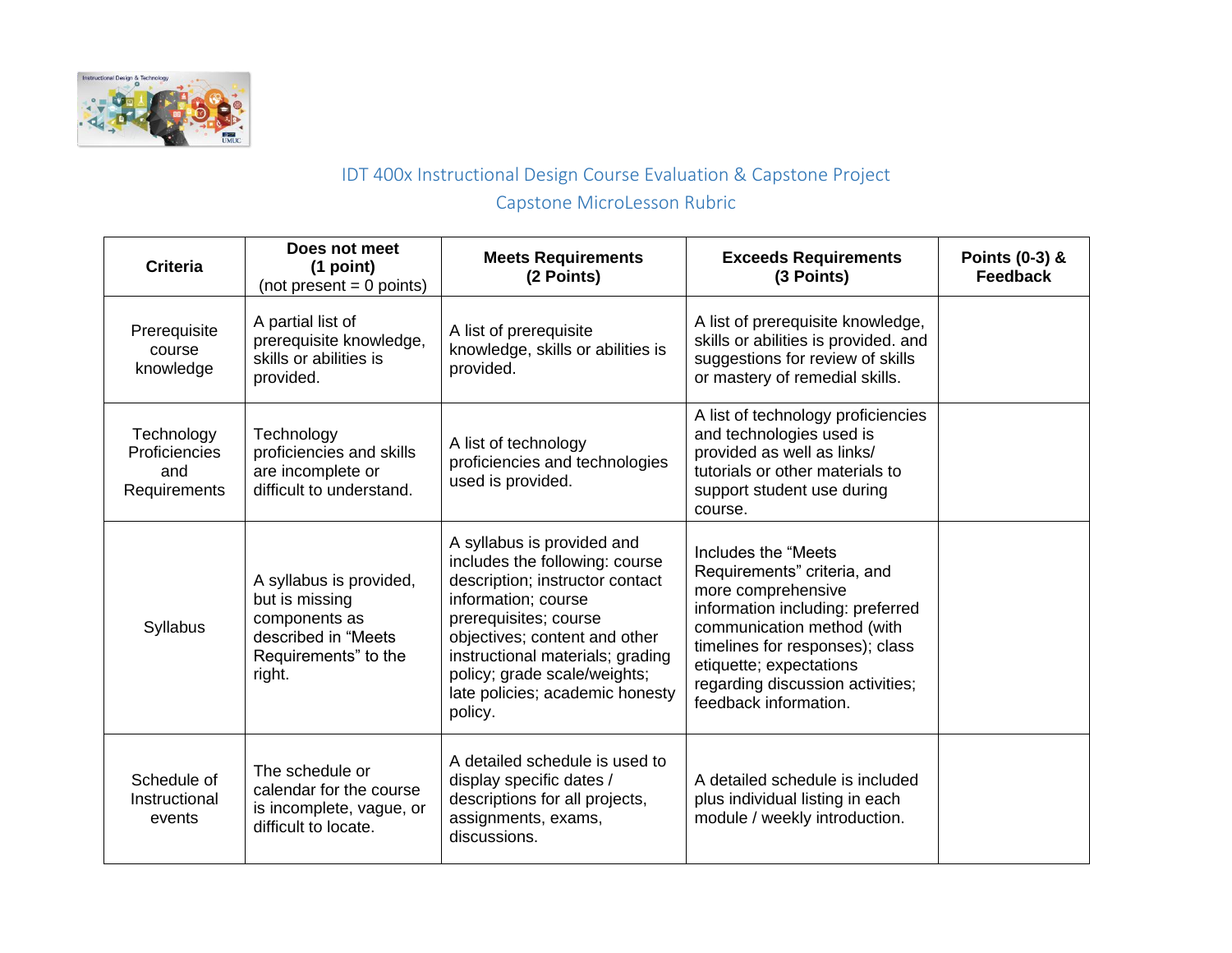| Welcome<br>Message &<br>Course<br>Introduction         | Welcome is missing or<br>directions for how to get<br>started are hard to find<br>or unclear. It is not<br>obvious where students<br>should begin the<br>MicroLesson. | Instructor provides welcome<br>message with course overview<br>and clear directions on where<br>to find the syllabus and how to<br>get started in the class.                                                                                                                    | Instructor provides welcome<br>message with course overview,<br>clear directions and tips for<br>successfully completing the<br>course. These may be textual or<br>provided in a video or other<br>format.                                                                                                         |  |
|--------------------------------------------------------|-----------------------------------------------------------------------------------------------------------------------------------------------------------------------|---------------------------------------------------------------------------------------------------------------------------------------------------------------------------------------------------------------------------------------------------------------------------------|--------------------------------------------------------------------------------------------------------------------------------------------------------------------------------------------------------------------------------------------------------------------------------------------------------------------|--|
| А<br>consistent/functi<br>onal navigation<br>structure | Course content is<br>difficult to read or is<br>unorganized. Extra<br>menu items or non-<br>descriptive titles may be<br>used.                                        | Course uses easy to find menu<br>option to organize materials in<br>a consistent manner.                                                                                                                                                                                        | Couse uses menu to organize<br>content and use of<br>organizational tools (such as<br>folders / images) to organize<br>materials in a consistent manner<br>with defined areas for content,<br>activity types, discussion, etc.                                                                                     |  |
| Course and<br>Module<br><b>Objectives</b>              | Course and module<br>learning objects are<br>vague, difficult to<br>measure, unreasonable,<br>subjective, or otherwise<br>intangible.                                 | Course and module learning<br>objectives are clear,<br>measurable and tangible.<br>Contains at least one terminal<br>objective and two enabling<br>objectives.                                                                                                                  | Includes the "Meets"<br>Requirements" criteria, and the<br>objectives are also action-<br>oriented, reasonable and time-<br>bound.                                                                                                                                                                                 |  |
| Course Media                                           | Visuals and examples<br>are minimal or not well-<br>related to the content or<br>subject matter.                                                                      | Course includes required<br>visuals such as charts, graphs,<br>images, audio files, videos,<br>case studies, etc. Players<br>required are compatible with<br>multiple systems, images are<br>optimized for efficient loading,<br>and hyperlinks open in<br>appropriate windows. | Includes the "Meets"<br>Requirements" criteria, and<br>audio and video files are clear,<br>file length is adequate,<br>downloadable are explained,<br>and file types are identified.<br>Examples and stories from<br>instructor experience as a<br>practitioner also may be used to<br>add meaning to the content. |  |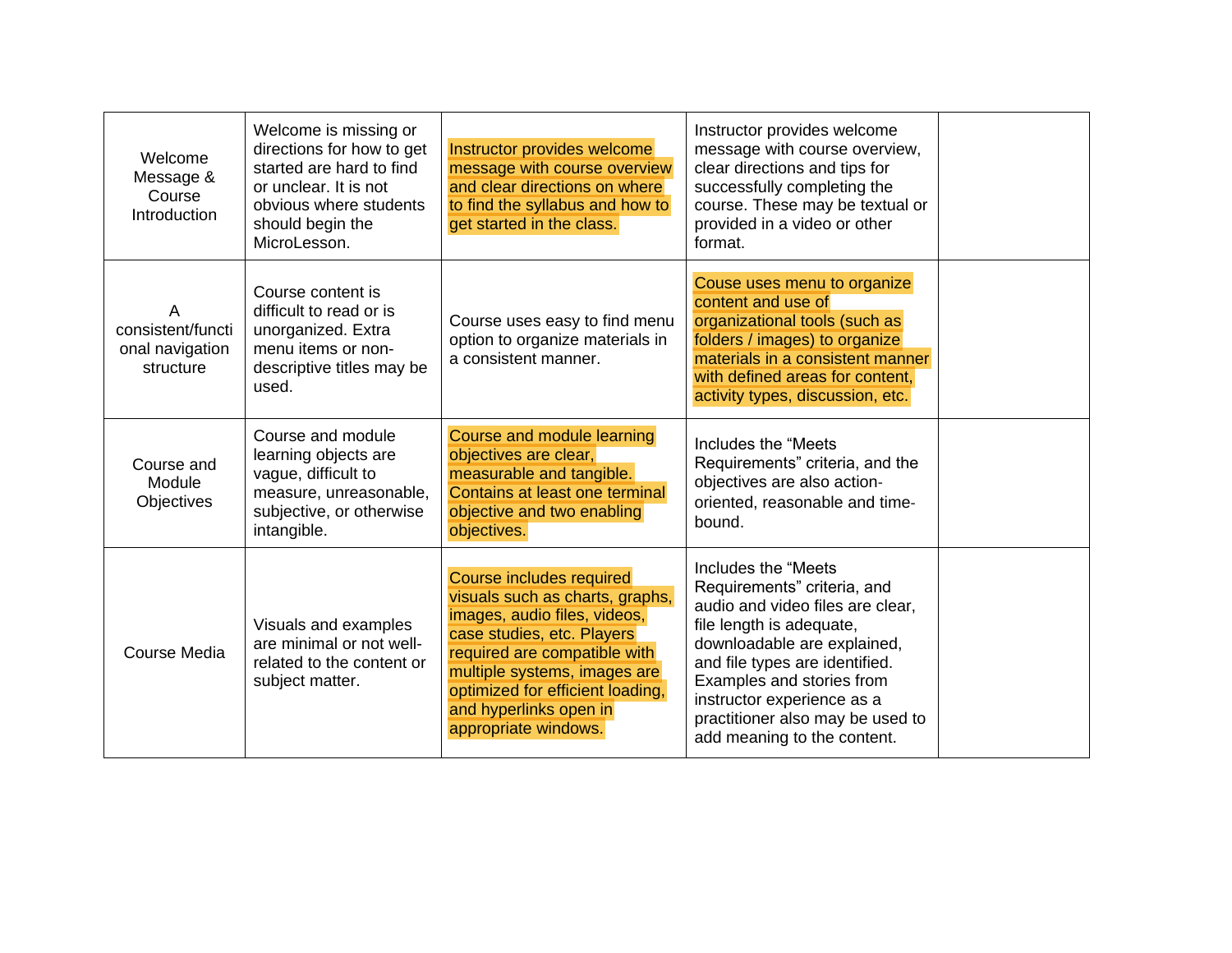| <b>Student</b><br>Engagement                                          | Course uses only one<br>method of student<br>engagement or<br>interactions are poorly<br>described or confusing.                                                                                      | Course uses multiple methods<br>to allow students to engage<br>with each other and course<br>content. Course contains at<br>least 1 active engagement /<br>social constructivist activity per<br>module (week); such as<br>discussion, reflective blog,<br>video, project, etc.                                                                                                                                                                                      | Includes the "Meets"<br>Requirements" criteria, but with<br>at least 2 methods being used.                                                                                                                                                                                                                                                                 |  |
|-----------------------------------------------------------------------|-------------------------------------------------------------------------------------------------------------------------------------------------------------------------------------------------------|----------------------------------------------------------------------------------------------------------------------------------------------------------------------------------------------------------------------------------------------------------------------------------------------------------------------------------------------------------------------------------------------------------------------------------------------------------------------|------------------------------------------------------------------------------------------------------------------------------------------------------------------------------------------------------------------------------------------------------------------------------------------------------------------------------------------------------------|--|
| Bloom's<br>Taxonomy:<br><b>Higher Order</b><br><b>Thinking Skills</b> | Reflection and<br>discussion questions<br>have one correct<br>answer, or allow<br>students to answer "yes"<br>or "no." Questions do<br>not promote interaction<br>or conversation about<br>the topic. | Reflection and discussion<br>questions are focused on<br>Bloom's Taxonomy: Higher<br>Order Thinking Skills.<br>Discussion and reflection<br>questions are not "yes" or "no"<br>questions. Discussions ask<br>students to synthesize, analyze<br>and discuss readings, podcasts<br>or videos, or to complete<br>activities and then share their<br>reactions as it relates to the<br>course content. Instructions<br>include the quantity and quality<br>of response. | Includes the "Meets"<br>Requirements" criteria, and<br>some of the following: students<br>are assigned to take turns<br>facilitating discussions.<br>discussion settings may be used<br>to limit viewing other students'<br>responses until a student has<br>submitted their own response.                                                                 |  |
| Objective -<br>Assessment<br>Alignment                                | Course activities and<br>assessments are difficult<br>to match up with some<br>or all of the learning<br>objectives.                                                                                  | Course activities and 2<br>formative assessments are<br>each aligned to one or more of<br>the learning objectives; Final<br>assessment is authentic and<br>performance based.                                                                                                                                                                                                                                                                                        | Includes the "Meets<br>Requirements" criteria, and a<br>matrix or table is provided to<br>students, preferable in the<br>module / weekly introduction,<br>demonstrating the alignment of<br>course activities, objectives and<br>assessments allowing students<br>to understand how the activities<br>and assessments contribute to<br>mastery of content. |  |